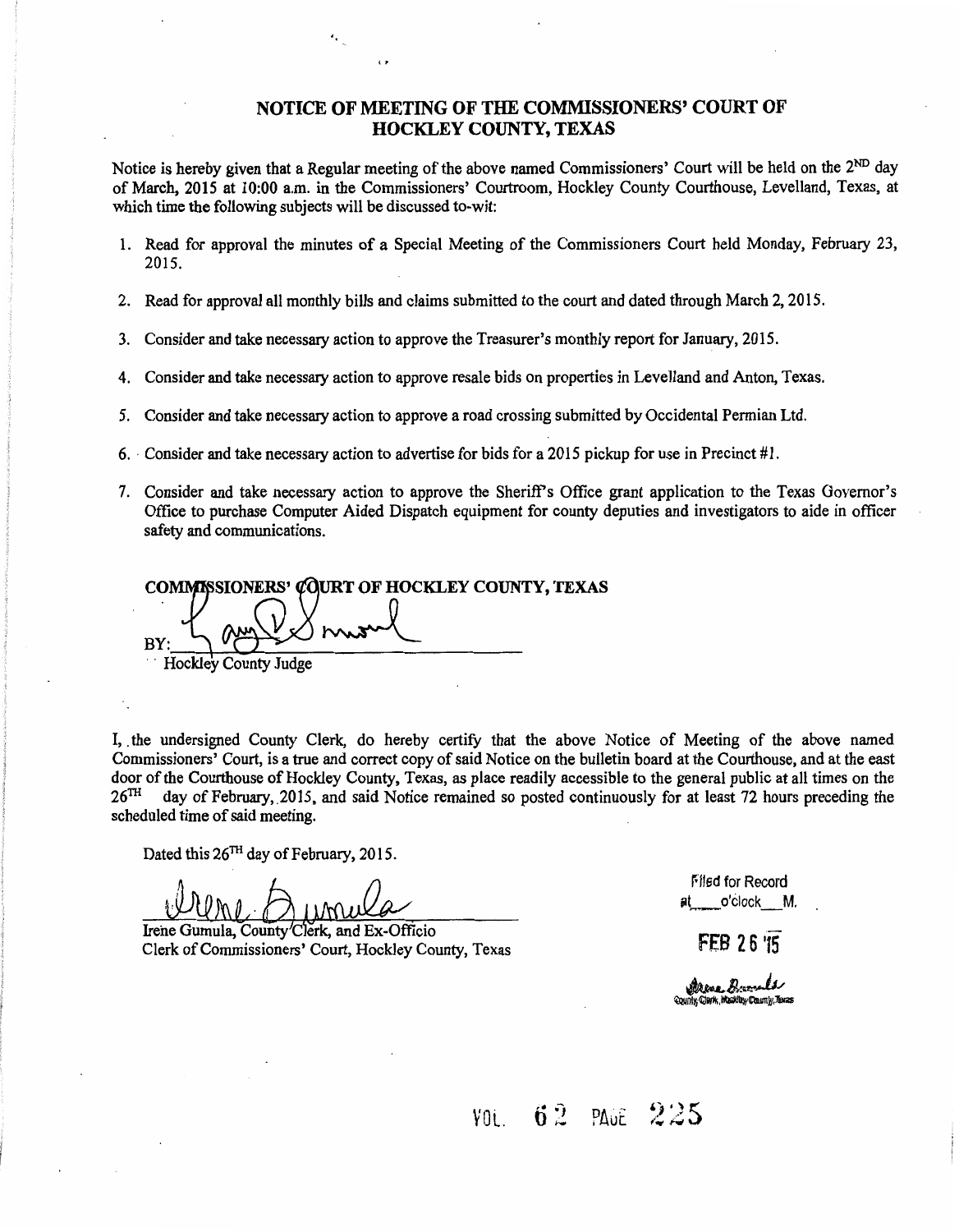### BEFORE THE HONORABLE BOARD OF COUNTY COMMISSIONERS HOCKLEY COUNTY, TEXAS

i,

## IN THE MATTER OF THE APPLICATION OF OCCIDENTIAL PERMIAN LTD., FOR AUTHORITY TO USE A PART OF THE PUBLIC ROADS OF HOCKLEY COUNTY, TEXAS

#### **PETITION**

Comes now, the Petitioner, OCCIDENTIAL PERMIAN LTD., a corporation of the State of Texas, and petitions this Honorable Board for the right and authority to lay, construct, operate and maintain  $\left[ \cdot \right]$ . Figures ... pipelines under and across certain county roads situated in Hockley County, Texas, which said pipelines are to be used for the purpose of transporting Oil & water from the Petitioner's sources of supply to Petitioner's markets.

The location of the points at which Petitioner wishes to undercross said county roads with said pipelines and the general specifications are more particularly described on a map marked Exhibit "A" and general specifications marked Exhibit "B", all of which are attached hereto and made a part of this application. Petitioner represents and states that if granted the authority herein requested, it will conform with and abide by the rules of all persons and bodies having jurisdiction and by the following conditions:

- 1. The Petitioner shall, in constructing said pipelines undercrossings cause the very minimum of inconvenience and obstruction of public travel along said roads, and, further, shall operate and maintain said pipelines undercrossings in a manner so as not to inconvenience, endanger or obstruct public travel along said roads.
- 2. Upon the completion of each pipelines undercrossing constructed hereunder Petitioner shall immediately backfill, re-construct and replace the portions of the roads across which said pipelines are laid and constructed so that such roads shall be in equally as good a condition as prior to such construction.
- 3. So long as said pipelines are maintained and operated under said roads Petitioner shall be responsible for doing any work which, due to the existence of said pipelines undercrossings, needs to be done on said roads at the location thereof, all in order to maintain said roads, at such points, in a condition equal to other portions of said county roads.
- 4. Should Petitioner remove said pipelines from any of said roads, it will replace and recondition the road concerned, at the location of said removal, in substantially the same condition as it was prior to such removal, all liability of Petitioner for the maintenance and reconditioning of such roads shall cease as soon after such removal as the COUNTY OF HOCKLEY bas approved the maintenance and reconditioning work done by Petitioner.
- 5. Petitioner agrees that if at any time the County of Hockley shall deem it necessary to make any improvements or changes on all of or any part of the right of way of the county roads which affect the Utility as located under this order, then and in such event, the Petitioner or bis Assignee shall make such reasonable changes of its facilities located within such right of way a§ may be deemed necessary, such work to be done without cost to Hockley County, Texas.
- 6. The construction or laying of said pipelines by Petitioner hereunder shall be considered and shall constitute and acceptance of this order and of all of the terms and conditions herein set .forth.
- 7. Petitioner agrees that if at any time the County of Hockley deems it necessary that these crossings be encased in accordance with the then existing State Highway specifications, Petitioner agrees to do so at its own expense.

Wherefore, your Petitioner respectfully prays that your Honorable Board enter and order herein authorizing Petitioner to use and occupy the portions of the roads in Hockley County, Texas, more particularly herein above set out and described and at the locations shown and set out in said Exhibits "A" and "B'' attached to this application.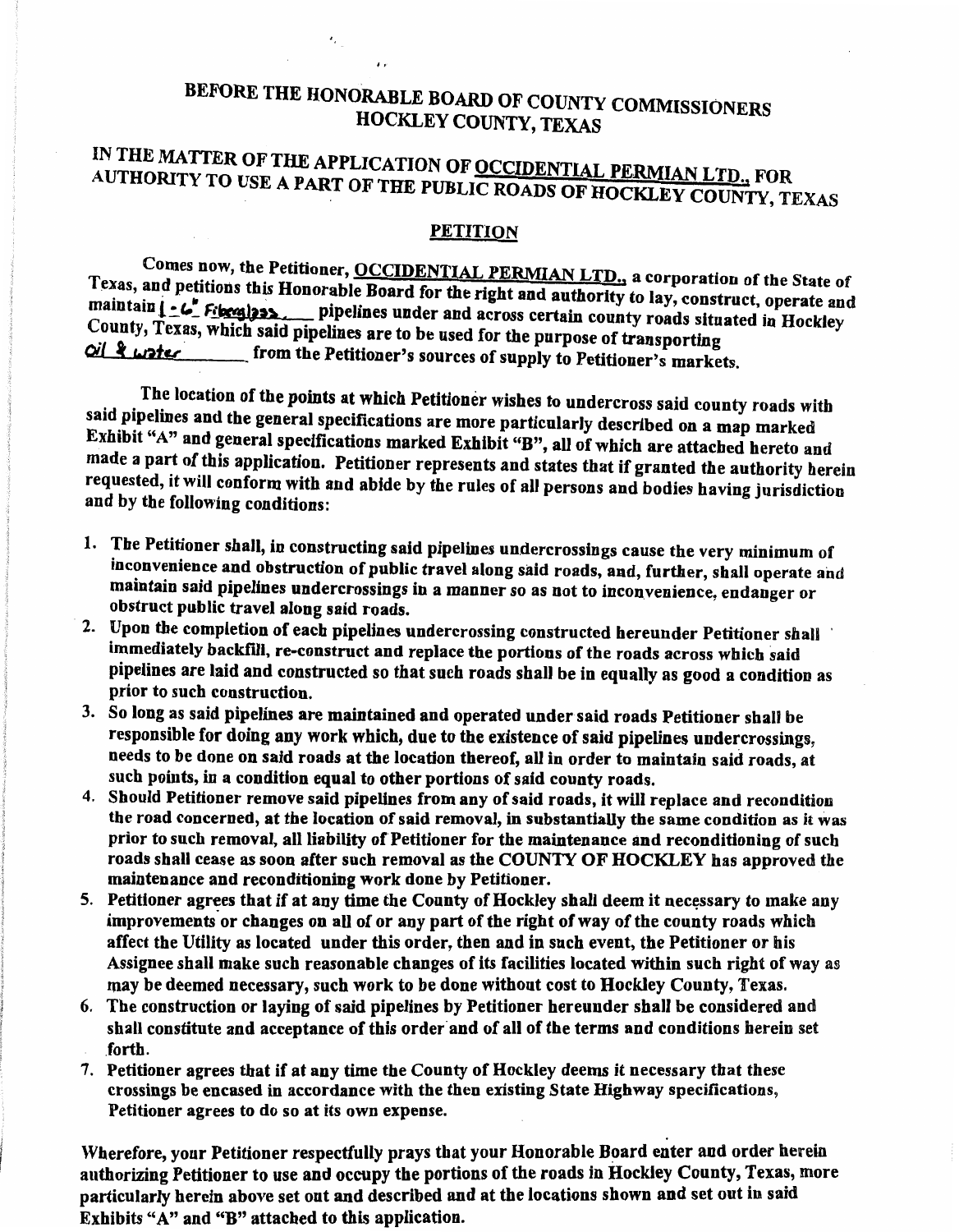

539 PAUE  $\tilde{\cdot}$ حنة VOL.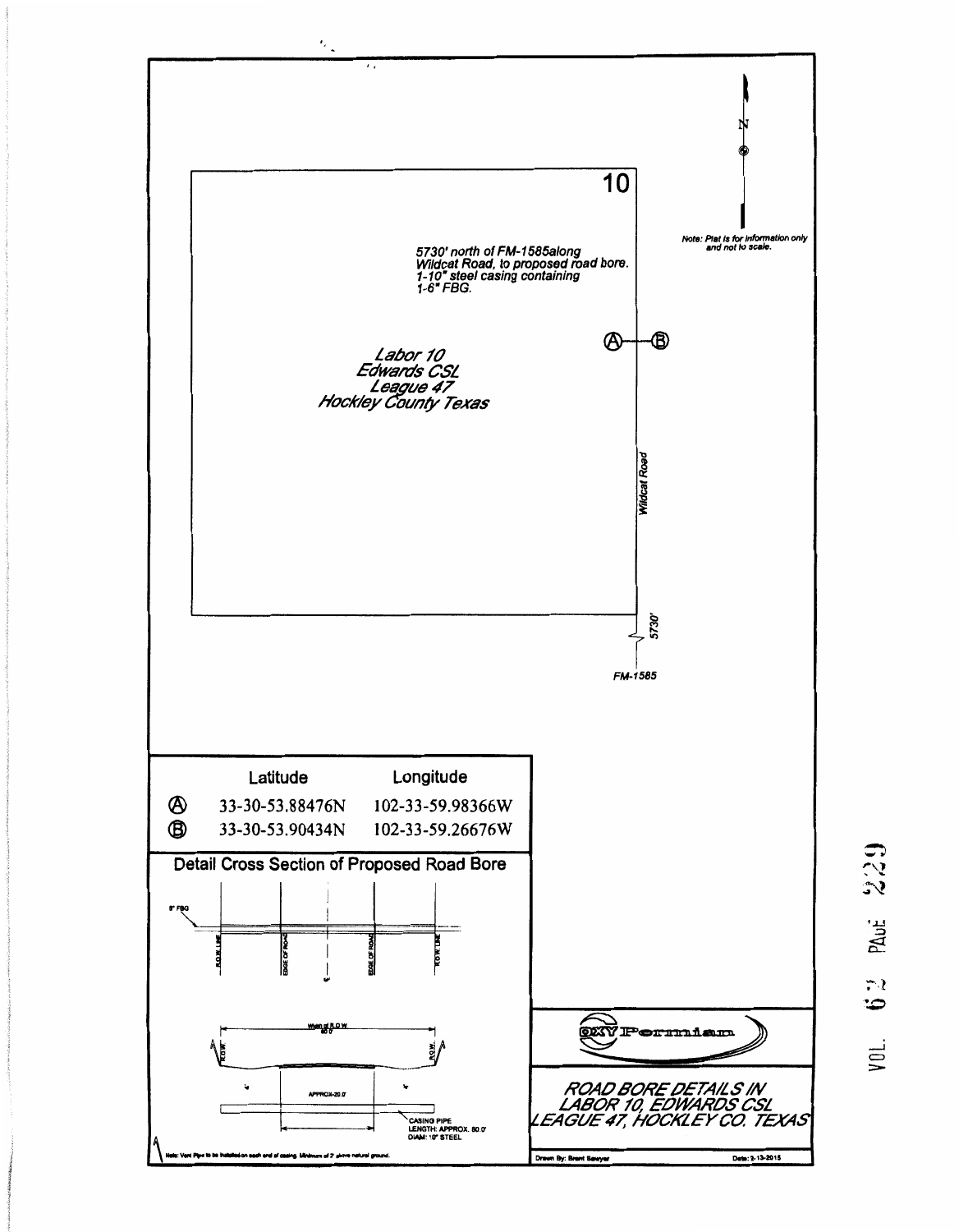#### TREASURER'S S JAN 2015 FINANCIAL REPORT

#### THE STATE OF TEXAS COUNTY OF HOCKLEY AFFIDAVIT

The Treasurer's Monthly Report includes, but is not limited to, money received and disbursed; debts due to (if known) and owed By the county; and all other proceedings in the treasurer's office that pertain to the Financial Standing of Hockley County.  ${LGC 114.026(a)(b)}$ 

The Treasurer's Books and the Auditor's General Ledger agree. The Bank Statements have been reconciled; any adjustments Have been noted.

The affidavit must state the amount of the cash and other assets that are in the custody of the county treasurer at the time of The examination. {LGC 114.026 (d)}  $\sqrt{\frac{1}{12}}$   $\sqrt{\frac{521,248,110.72}{5}}$  Month Ending Balance

Any interest earned that is posted by financial institutions to our accounts on the last business day of the month is included In the combined statement of receipts and disbursements. **\$14.362.49 Month's Interest Earned** 

The Treasurer's Monthly Report has been submitted and the Bank Reconciliation is pending review by Auditor. {LGC 114.026(b)}

All investments are in compliance with both the Public Funds Investment Act and the Hockley County Investment Policy. The investment strategy is passive, which maintains a liquid cash flow and safety of the investment as priority. {LGC 2256.023}

Therefore, Oenise Bohannon, County Treasurer of Hockley County, Texas, who being fully sworn, upon oath says that the within And foregoing report is true and correct to the best of her knowledge.

Filed with accompanying vouchers this the 2 day of  $M = 2015$ 

'.

Denise Bohannon, Treasurer, Hockley County

Commissioners' Court having reviewed the Treasurer's Report as presented, having taken reasonable steps to ensure its accuracy and based upon presentations of the Treasurer's Office approve the report, subject to the independent auditor's Review and request that it be filed with the official minutes of this meeting. {LGC 114.026(c)}

Report complies In addition,  $t$ s as réferenced.  $\{LG6 114.026(d)\}$ that the Treasure Hockley County / Date Larry Sprowls, County Judge Curtis Thrash, Comm. Pct. #1 :arte Comm Whitey Barnett, Comm. Pct. #3 Clevenger, Comn Pct. #4 Sworn to & Subscribed to Before Me, by the County Treasurer, the Auditor & Commissioners Court on this  $\lambda$   $N$ *day* of  $M$  $M$  $2015$ .

VOL.  $62$  PAGE  $231$ 

Irene Gumula, County Clerk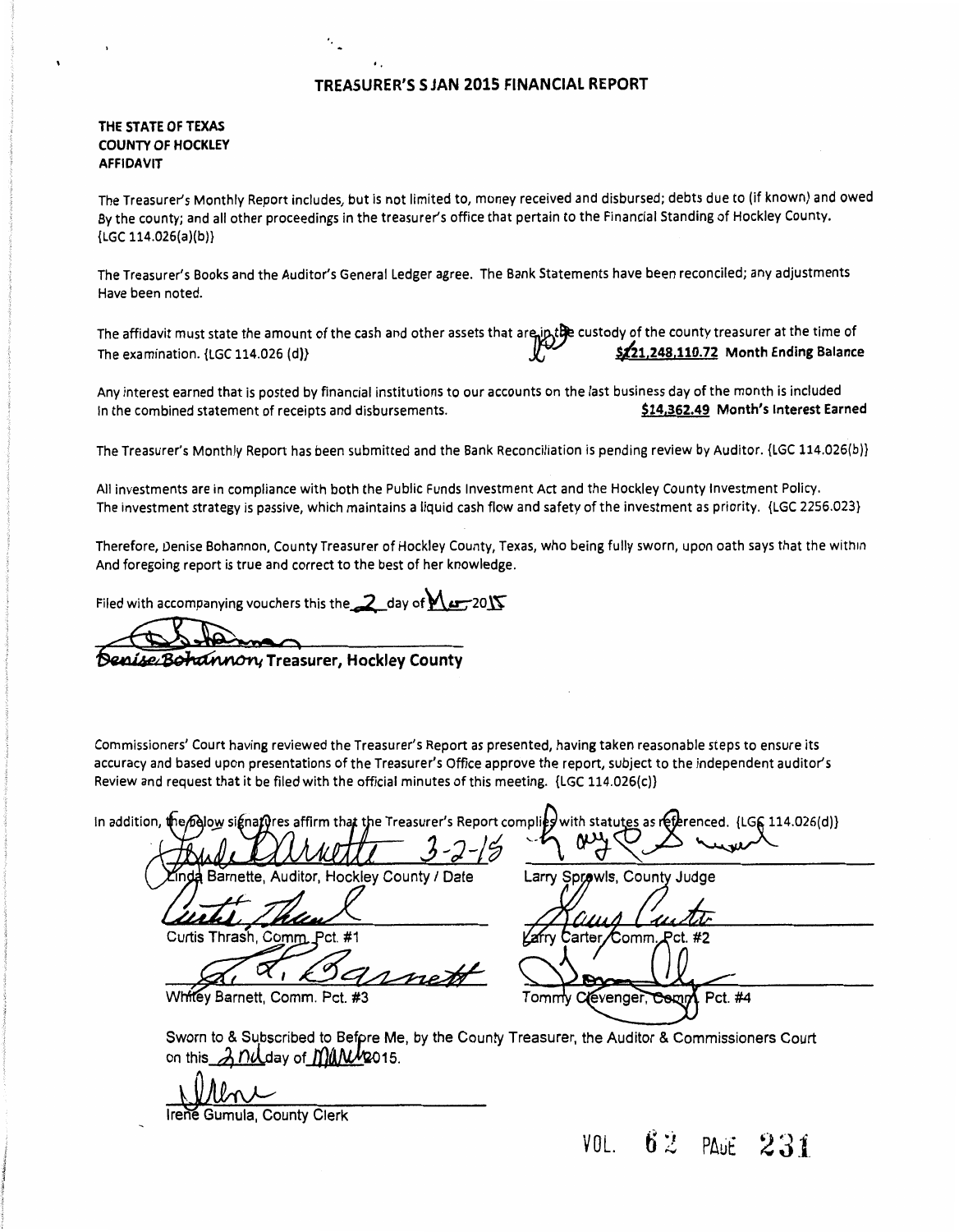| DATE 03/02/2015 07:24 | COMBINED STATEMENT OF CASH RECEIPTS AND DISBURSEMENTS FROM JANUARY | TO JANUARY | GEL103 PAGE |  |
|-----------------------|--------------------------------------------------------------------|------------|-------------|--|

| ACCOUNT NAME        | <b>BEGINNING</b> | CASH            | CASH          | <b>ENDING</b> |
|---------------------|------------------|-----------------|---------------|---------------|
|                     | CASH BALANCE     | <b>RECEIPTS</b> | DISBURSEMENTS | CASH BALANCE  |
| <b>GRAND TOTALS</b> | 18,912,621.43    | 6.252.663.20    | 3.917.173.91- | 21.248.110.72 |

 $\mathbb{R}^2$ 

 $\mathcal{C}$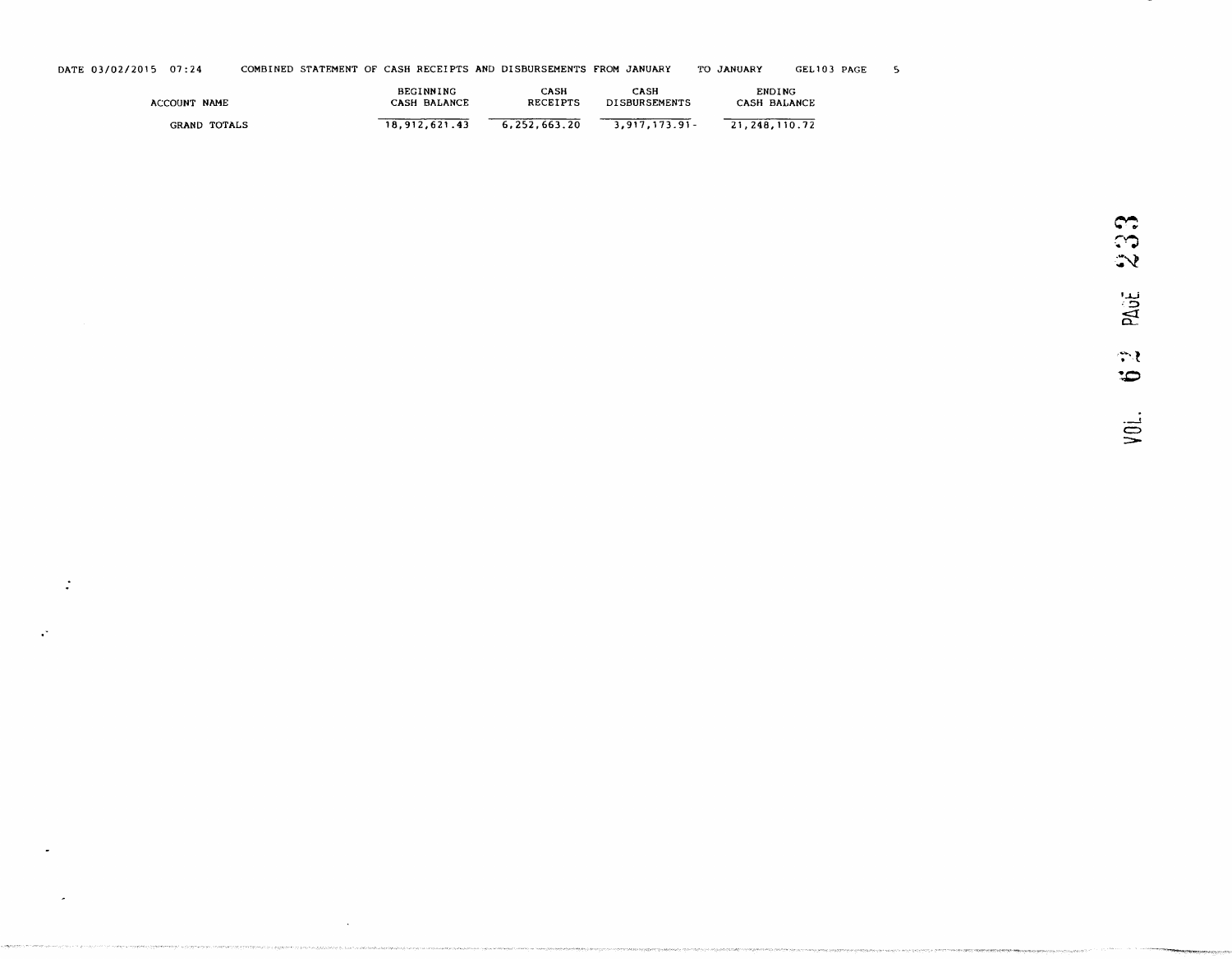| DATE 03/02/2015 07:24 |  |  |  | COMBINED STATEMENT OF CASH RECEIPTS AND DISBURSEMENTS FROM JANUARY | TO JANUARY | GEL103 PAGE |  |
|-----------------------|--|--|--|--------------------------------------------------------------------|------------|-------------|--|
|-----------------------|--|--|--|--------------------------------------------------------------------|------------|-------------|--|

| ACCOUNT NAME                                         | BEGINNING<br>CASH BALANCE | CASH<br><b>RECEIPTS</b> | CASH<br><b>DISBURSEMENTS</b> | <b>ENDING</b><br>CASH BALANCE |
|------------------------------------------------------|---------------------------|-------------------------|------------------------------|-------------------------------|
| <b>FUND TOTALS</b>                                   | 625.76                    | 1.397.35                | $1.212.00 -$                 | 811.11                        |
| 2015 054 JUSTICE OF PEACE #4                         |                           |                         |                              |                               |
| CASH                                                 | 228.99                    | 929.90                  | $183.04 -$                   | 975.85                        |
| FUND TOTALS                                          | 228.99                    | 929.90                  | $183.04 -$                   | 975.85                        |
| 2015 055 JUSTICE OF PEACE #5                         |                           |                         |                              |                               |
| CASH                                                 | 15, 172.08                | 20,072.55               | 18,412.39-                   | 16,832.24                     |
| FUND TOTALS                                          | 15, 172.08                | 20,072.55               | $18,412.39-$                 | 16,832.24                     |
| 2015 056 SHERIFF FEE ACCOUNT                         |                           |                         |                              |                               |
| CASH<br>FUND TOTALS                                  | 1.50<br>1.50              | . 00<br>.00             | .00<br>.00                   | 1.50<br>1.50                  |
|                                                      |                           |                         |                              |                               |
| 2015 057 SO TRAINING DONATIONS FUND<br>CASH/ASB      | 1,999.27                  | 1.65                    | .00                          | 2,000.92                      |
| <b>FUND TOTALS</b>                                   | 1,999.27                  | 1.65                    | .00                          | 2.000.92                      |
|                                                      |                           |                         |                              |                               |
| 2015 060 I&S FUND: '88 HOSPITAL BOND                 |                           |                         |                              |                               |
| CASH/ASB                                             | 37,440.50                 | 17.49<br>.00            | .00<br>.00                   | 37,457.99                     |
| TODA - CD BALANCE<br>FUND TOTALS                     | .00<br>37,440.50          | 17.49                   | .00                          | .00<br>37,457.99              |
|                                                      |                           |                         |                              |                               |
| 2015 065 MPEC INTEREST & SINKING FUND<br><b>CASH</b> | .00                       | .00                     | .00                          | .00                           |
| BUSINESS ELITE SAVINGS ACCT                          | 723,834.55                | 422,066.67              | .00                          | 1, 145, 901.22                |
| TDOA - INVESTMENT BALANCE                            | .00                       | .00                     | .00                          | .00                           |
| FUND TOTALS                                          | 723,834.55                | 422,066.67              | .00                          | 1, 145, 901.22                |
| 2015 070 PERMANENT IMPROVEMENT FUND                  |                           |                         |                              |                               |
| <b>CASH/ASB</b>                                      | 1,329,547.31              | 1,093.53                | 37, 399.11-                  | 1,293,241.73                  |
| FUND TOTALS                                          | 1,329,547.31              | 1,093.53                | $37, 399.11 -$               | 1,293,241.73                  |
| 2015 071 HOCKLEY CO ROAD BOND FUND                   |                           |                         |                              |                               |
| CASH/AIM                                             | 21, 122.68                | 17.55                   | .00                          | 21, 140.23                    |
| TDOA/ASB                                             | .00                       | . 00<br>17.55           | .00<br>.00                   | .00<br>21, 140. 23            |
| FUND TOTALS                                          | 21, 122.68                |                         |                              |                               |
| 2015 072 MALLET OPERATING FUND                       |                           |                         |                              |                               |
| CASH/AIM                                             | 271,995.86                | 22,268.02               | 59, 526.99-                  | 234,736.89                    |
| <b>FUND TOTALS</b>                                   | 271,995.86                | 22,268.02               | 59, 526.99-                  | 234,736.89                    |
| 2015 079 DA FEDERAL FORFEITED FUNDS                  |                           |                         |                              |                               |
| CASH                                                 | 50,670.43                 | 41.62                   | $69.24 -$                    | 50,642.81                     |
| FUND TOTALS                                          | 50,670.43                 | 41.62                   | $69.24 -$                    | 50,642.81                     |
| 2015 080 FM & LR FUND                                |                           |                         |                              |                               |
| CASH/AIM<br><b>FUND TOTALS</b>                       | 4,473.04<br>4,473.04      | 3.71<br>3.71            | .00<br>.00                   | 4,476.75<br>4,476.75          |
|                                                      |                           |                         |                              |                               |
| 2015 081 DA TRUST ACCOUNT                            |                           |                         |                              |                               |
| CASH/AIM                                             | 11,310.86<br>11,310.86    | 2,552.59<br>2.552.59    | $1,468.00 -$                 | 12,395.45                     |
| FUND TOTALS                                          |                           |                         | $1,468.00 -$                 | 12.395.45                     |
| 2015 082 DA FORFEITURE FUND                          |                           |                         |                              |                               |
| <b>CASH</b><br>FUND TOTALS                           | 12,968.37<br>12,968.37    | 10.72<br>10.72          | $205.61 -$<br>$205.61 -$     | 12,773.48<br>12,773.48        |
|                                                      |                           |                         |                              |                               |

 $\cdot$ 

 $\mathcal{C}$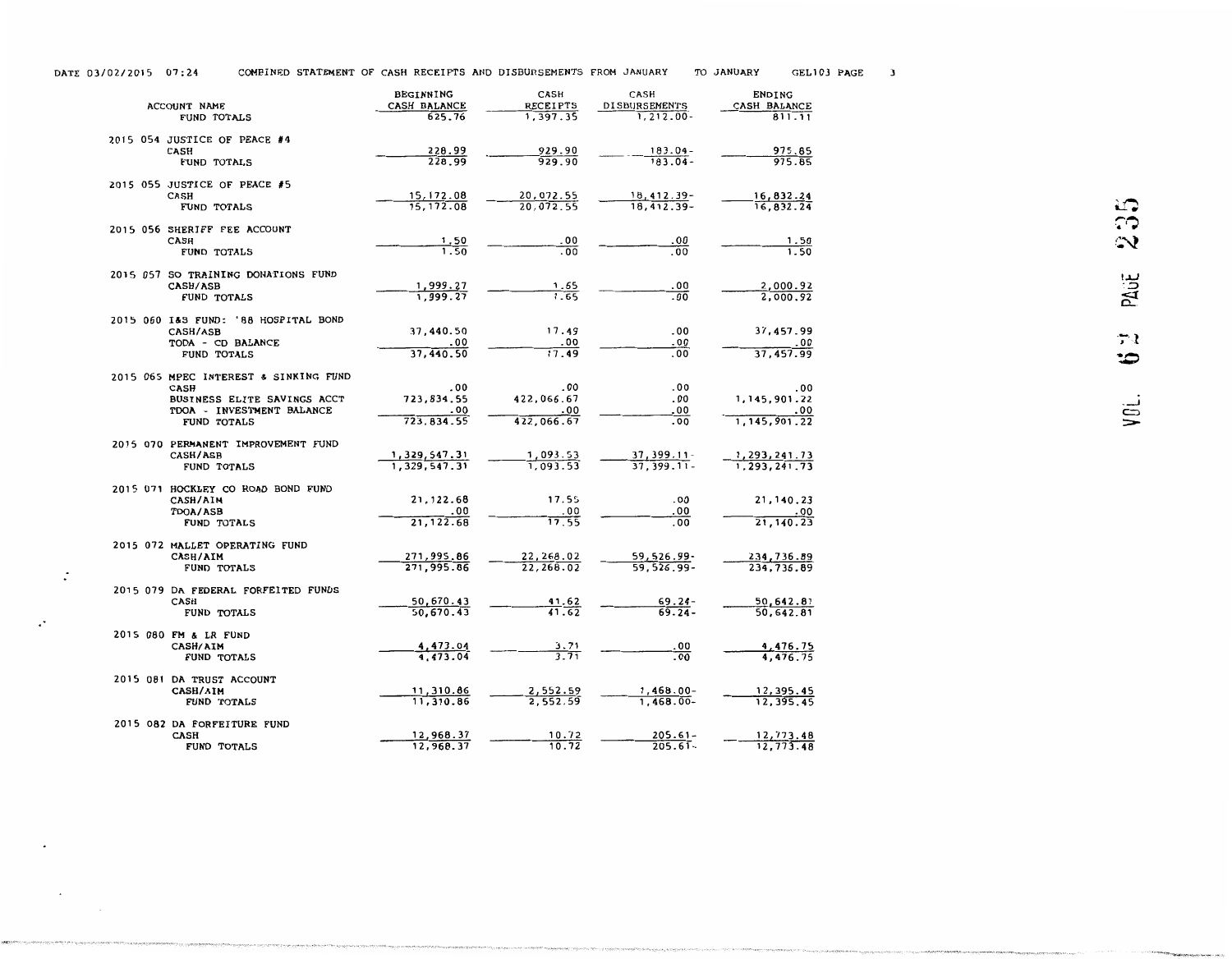| COMBINED STATEMENT OF CASH RECEIPTS AND DISBURSEMENTS FROM JANUARY<br>DATE 03/02/2015 07:24 | TO JANUARY | GEL103 PAGE |
|---------------------------------------------------------------------------------------------|------------|-------------|
|---------------------------------------------------------------------------------------------|------------|-------------|

| ACCOUNT NAME                                                                                                                                    | <b>BEGINNING</b><br>CASH BALANCE                                        | CASH<br>RECEIPTS                                                | CASH<br><b>DISBURSEMENTS</b>                           | ENDING<br>CASH BALANCE                                                    |                                   |
|-------------------------------------------------------------------------------------------------------------------------------------------------|-------------------------------------------------------------------------|-----------------------------------------------------------------|--------------------------------------------------------|---------------------------------------------------------------------------|-----------------------------------|
| 2015 010 GENERAL FUND<br>CASH/AIM<br>AUDIT CASH ON HAND<br>TDOA/CD/ASB<br>FUND TOTALS                                                           | 7,261,272.42<br>.00<br>.00<br>7, 261, 272.42                            | 75,417.49<br>.00<br>. 00<br>75,417.49                           | 590,823.64-<br>.00<br>. 00<br>$590, 823.64 -$          | 6,745,866.27<br>- 00<br>. 00<br>6,745,866.27                              | $\sim$                            |
| 2015 011 AD VALOREM TAX ACCOUNT<br>CASH/AIM<br>CASH/TO AD VAL EXCESS<br>CASH/BE SAVINGS<br>TDOA - CD/AIM BANK<br>TDOA - CD/ PLAT<br>FUND TOTALS | 88,030.26<br>2,754,254.21<br>.00<br>3,018,730.52<br>.00<br>5,861,014.99 | 72.35<br>2,924,769.62<br>.00<br>1,922.89<br>.00<br>2,926,764.86 | .00<br>500,000.00-<br>.00<br>.00<br>.00<br>500,000.00- | 88, 102.61<br>5,179,023.83<br>.00<br>3,020,653.41<br>- 00<br>8,287,779.85 | ా<br>$\infty$<br>PAUL             |
| 2015 012 OFFICERS SALARY FUND<br><b>CASH/AIM</b><br>AUDIT CASH ON HAND<br>FUND TOTALS                                                           | 987, 381.45<br>.00<br>987, 381.45                                       | 43,716.34<br>.00<br>43,716.34                                   | 396,054.81-<br>. 00<br>$396,054.81 -$                  | 635,042.98<br>0٥.<br>635,042.98                                           | $\tilde{\cdot}$<br>$\ddot{\circ}$ |
| 2015 013 AUTO REGISTRATION FUND<br><b>CASH/AIM</b><br>FUND TOTALS                                                                               | 43,654.50<br>43,654.50                                                  | 50,019.60<br>50,019.60                                          | .00<br>- 00                                            | 93,674.10<br>93,674.10                                                    |                                   |
| 2015 014 INDIGENT HEALTH CARE FUND<br>CASH/AIM<br>FUND TOTALS                                                                                   | 522.91<br>522.91                                                        | 150,077.20<br>150,077.20                                        | 16,887.82-<br>16,887.82-                               | 133,712.29<br>133,712.29                                                  | VOL.                              |
| 2015 016 HOCKLEY COUNTY: LEOSE FUND<br>CASH/AIM<br>FUND TOTALS                                                                                  | 17, 741.52<br>17,741.52                                                 | 14.74<br>14.74                                                  | <u>.00</u><br>. 00                                     | 17,756.26<br>17,756.26                                                    |                                   |
| 2015 017 JURY FUND<br><b>CASH/AIM</b><br>AUDIT CASH ON HAND<br>FUND TOTALS                                                                      | 284, 135.68<br>. 00<br>284, 135.68                                      | 783.65<br>0٥.<br>783.65                                         | $23,460.77 -$<br>. 00<br>$23,460.77 -$                 | 261,458.56<br>.00<br>261,458.56                                           |                                   |
| 2015 021 ROAD & BRIDGE #1<br>CASH/AIM<br>CASH/LAT1 AIM<br>FUND TOTALS                                                                           | 129,818.50<br>20,729.95<br>150, 548.45                                  | 16,660.17<br>. 00<br>16,660.17                                  | 43, 308.63-<br>.00<br>$43,308.63 -$                    | 103,170.04<br>20,729.95<br>123,899.99                                     |                                   |
| 2015 022 ROAD & BRIDGE #2<br><b>CASH/AIM</b><br>CASH/LATRD2/AIM<br>FUND TOTALS                                                                  | 244,626.65<br>82, 197. 71<br>326,824.36                                 | 62,007.36<br>.00<br>62,007.36                                   | $114, 216.77 -$<br>. 00<br>$114, 216.77 -$             | 192,417.24<br>82, 197. 71<br>274,614.95                                   |                                   |
| 2015 023 ROAD & BRIDGE #3<br><b>CASH/ASB</b><br>CASH/LATRD3<br>FUND TOTALS                                                                      | 378,989.66<br>35,284.65<br>414, 274.31                                  | 321.68<br>. 00<br>321.68                                        | 55,462.56-<br>. 00<br>55,462.56-                       | 323,848.78<br>35,284.65<br>359, 133.43                                    |                                   |
| 2015 024 ROAD & BRIDGE #4<br><b>CASH/ASB</b><br>CASH/LATRD4<br>FUND TOTALS                                                                      | 75,238.99<br>19,831.25<br>95,070.24                                     | 500,215.31<br>. 00<br>500, 215.31                               | 107,794.25-<br>. 00<br>$107,794.25-$                   | 467,660.05<br>19,831.25<br>487, 491.30                                    |                                   |
| 2015 025 ROAD & BRIDGE #5<br>CASH/AIM                                                                                                           | 38,407.05                                                               | 4,078.83                                                        | $9,002.77 -$                                           | 33,483.11                                                                 |                                   |

.  $\dot{}$ 

 $\cdot$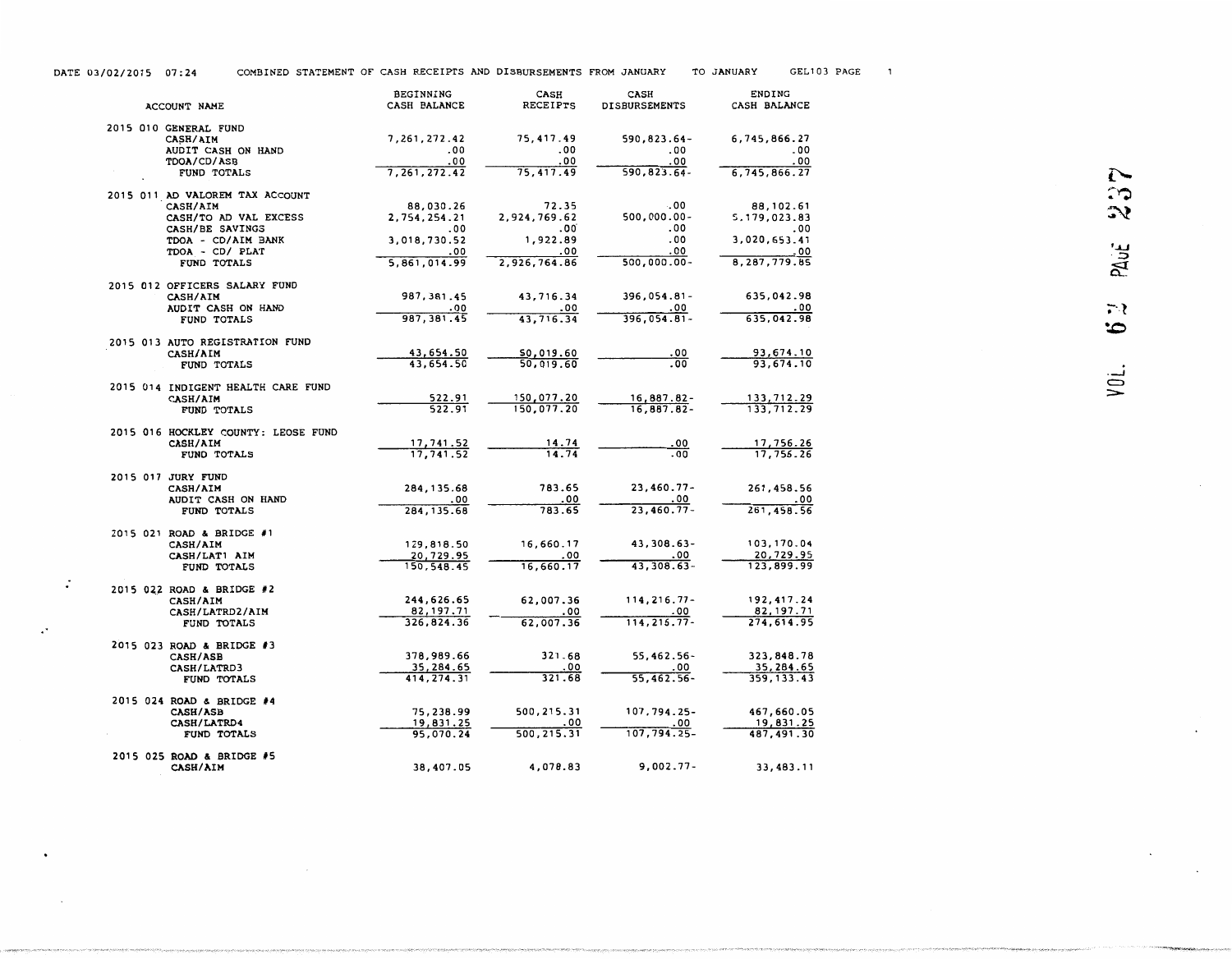#### TREASURER'S S JAN 2015 FINANCIAL REPORT

 $\ddot{\phantom{a}}$ 

 $\ddot{\phantom{a}}$ 

#### HOCKLEY COUNTY Mallet Event Center and Arena \$14,515.000 - Bond Issue - 10 Year Repayment Fund 065, Series 2009 3.04%

|            | <b>Previous</b><br><b>Balance</b> | Principal      | <b>Interest</b> | Current<br><b>Balance</b> |
|------------|-----------------------------------|----------------|-----------------|---------------------------|
| <b>FYE</b> | Outstanding                       | Payment<br>Due | Payment<br>Due  | Outstanding               |
| 2010       |                                   |                |                 |                           |
|            | \$17,636,079.00                   | \$1,185,000.00 | \$312,878.88    |                           |
| PD         |                                   |                |                 | \$15,871,600.00           |
| 2011       | \$15,871,600.00                   | \$1,255,000.00 | \$508,100.00    |                           |
| PD         |                                   |                |                 | \$14,108,500.00           |
| 2012       | \$14,108,500.00                   | \$1,305,000.00 | \$456,900.00    |                           |
| PD         |                                   |                |                 | \$12,346,600.00           |
| 2013       | \$12,346,600.00                   | \$1,360,000.00 | \$403,600.00    |                           |
| PD         |                                   |                |                 | \$10,583,000.00           |
| 2014       | \$10,583,000.00                   | \$1,415,000.00 | \$348,100.00    |                           |
| PD         |                                   |                |                 | \$8,819,900.00            |
| 2015       | \$8,819,900.00                    | \$1,475,000.00 | \$290,300.00    |                           |
|            |                                   |                |                 | \$7,054,600.00            |
| 2016       | \$7,054,600.00                    | \$1,535,000.00 | \$230,100.00    |                           |
|            |                                   |                |                 | \$5,289,500.00            |
| 2017       | \$5,289,500.00                    | \$1,595,000.00 | \$167,500.00    |                           |
|            |                                   |                |                 | \$3,527,000.00            |
| 2018       | \$3,527,000.00                    | \$1,660,000.00 | \$102,400.00    |                           |
|            |                                   |                |                 | \$1,764,600.00            |
| 2019       | \$1,764,600.00                    | \$1,730,000.00 | \$34,600.00     |                           |
|            |                                   |                |                 | \$0.00                    |

\*Principal Payments Due Annually \*\*Interest Payments are Due Semiannually

VOL. 62 PAUE 239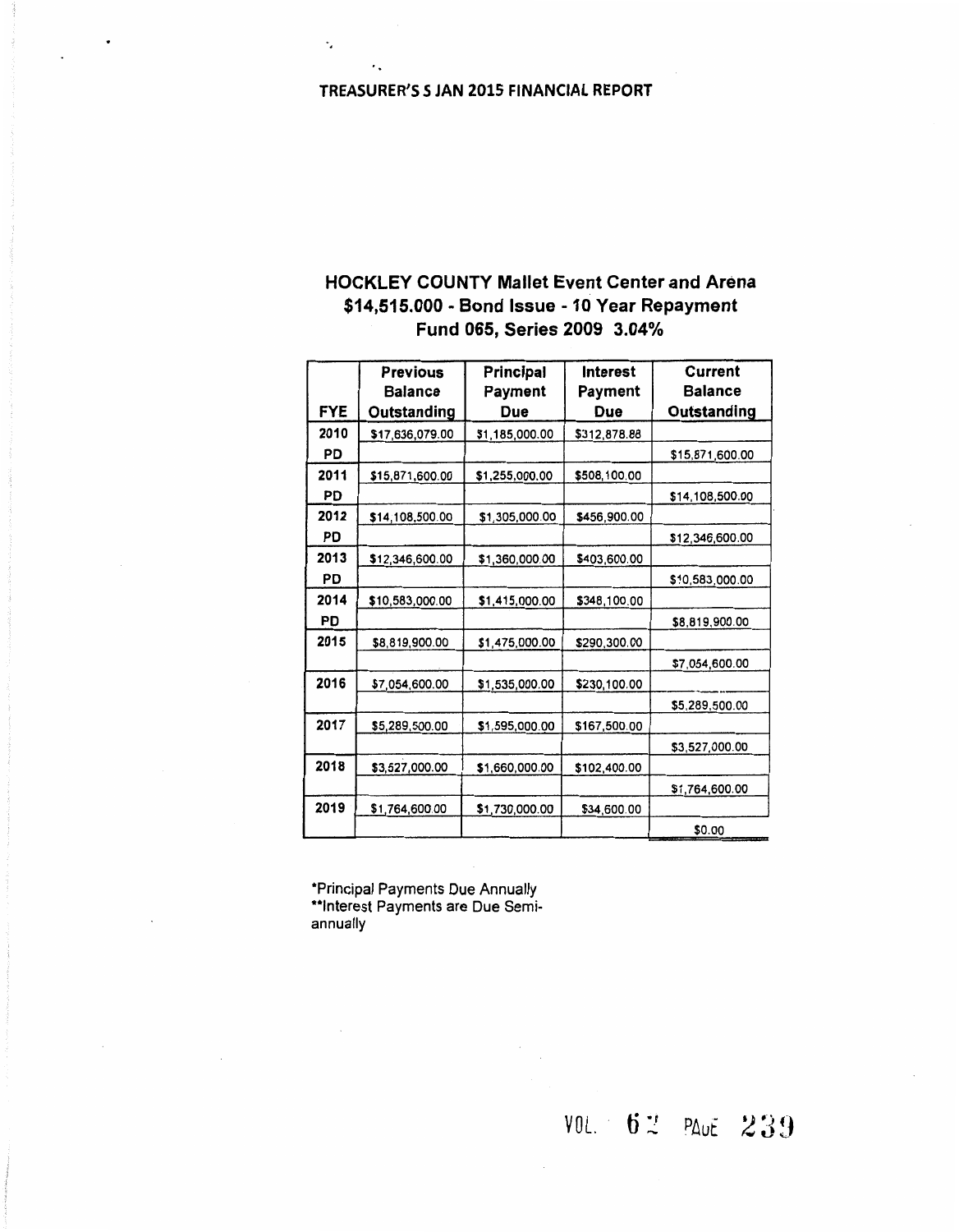Motion by Commissioner Clevenger, seconded by Commissioner Carter, 4 Votes Yes, 0 Votes No, that Commissioners' Court table the resale bids.

·.

Motion by Commissioner Thrash, seconded by Commissioner Clevenger, 4 Votes Yes, 0 Votes No, that Commissioners' Court advertise for bids for a 2015 pickup for use in Precinct #1, as per "Notice to Advertise" recorded below.

### $VOL. 62$  PAUE 241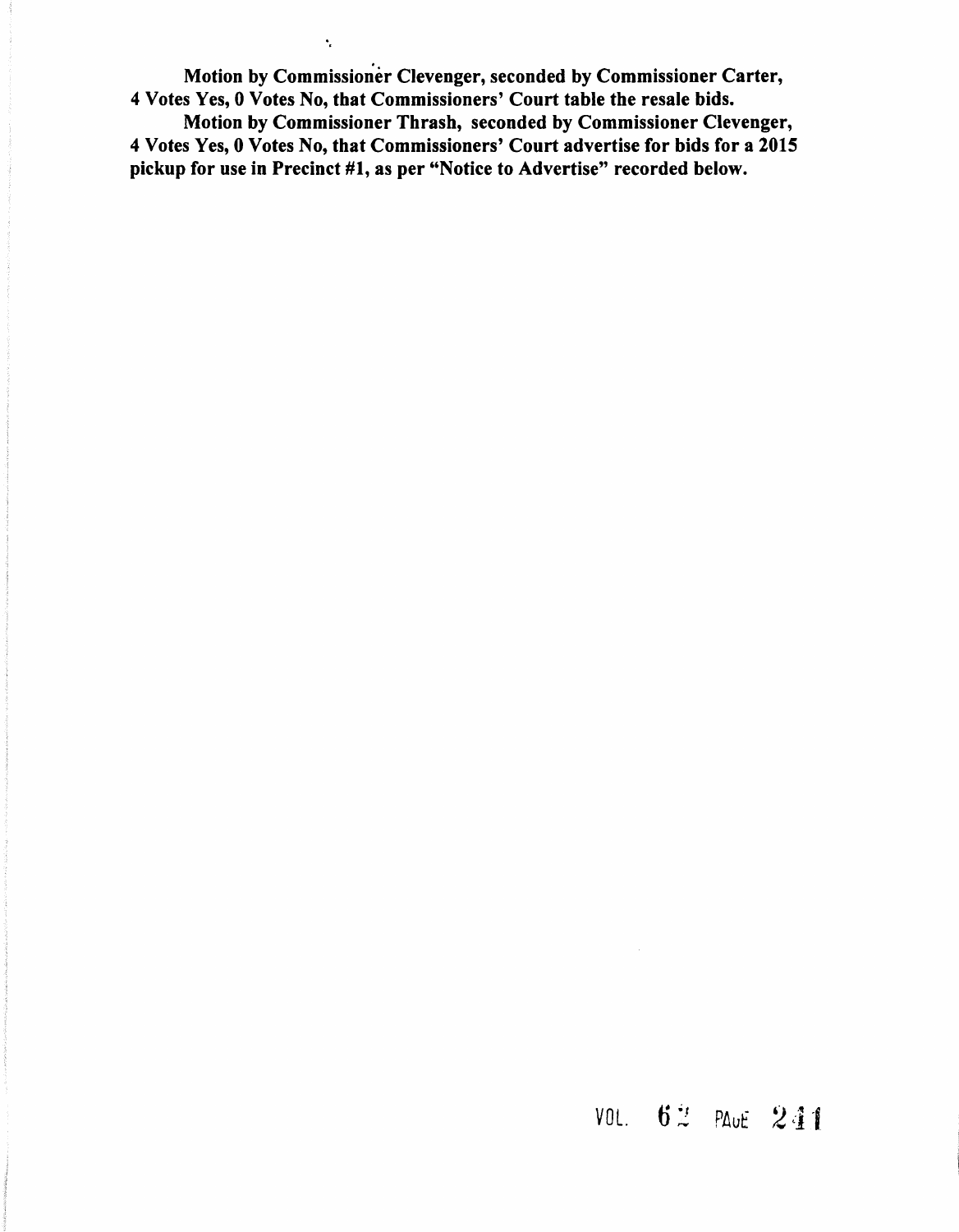Motion by Commissioner Carter, seconded by Commissioner Clevenger, 4 Votes Yes, 0 Votes No, that Commissioners' Court approve the Sheriff's Office grant application to the Texas Governor's Office to purchase Computer Aided Dispatch equipment for county deputies and investigators to aid in office safety and communications, as per Resolution recorded below.

·.

 $\chi^2_0$ 

## VOL. 62 PAGE 243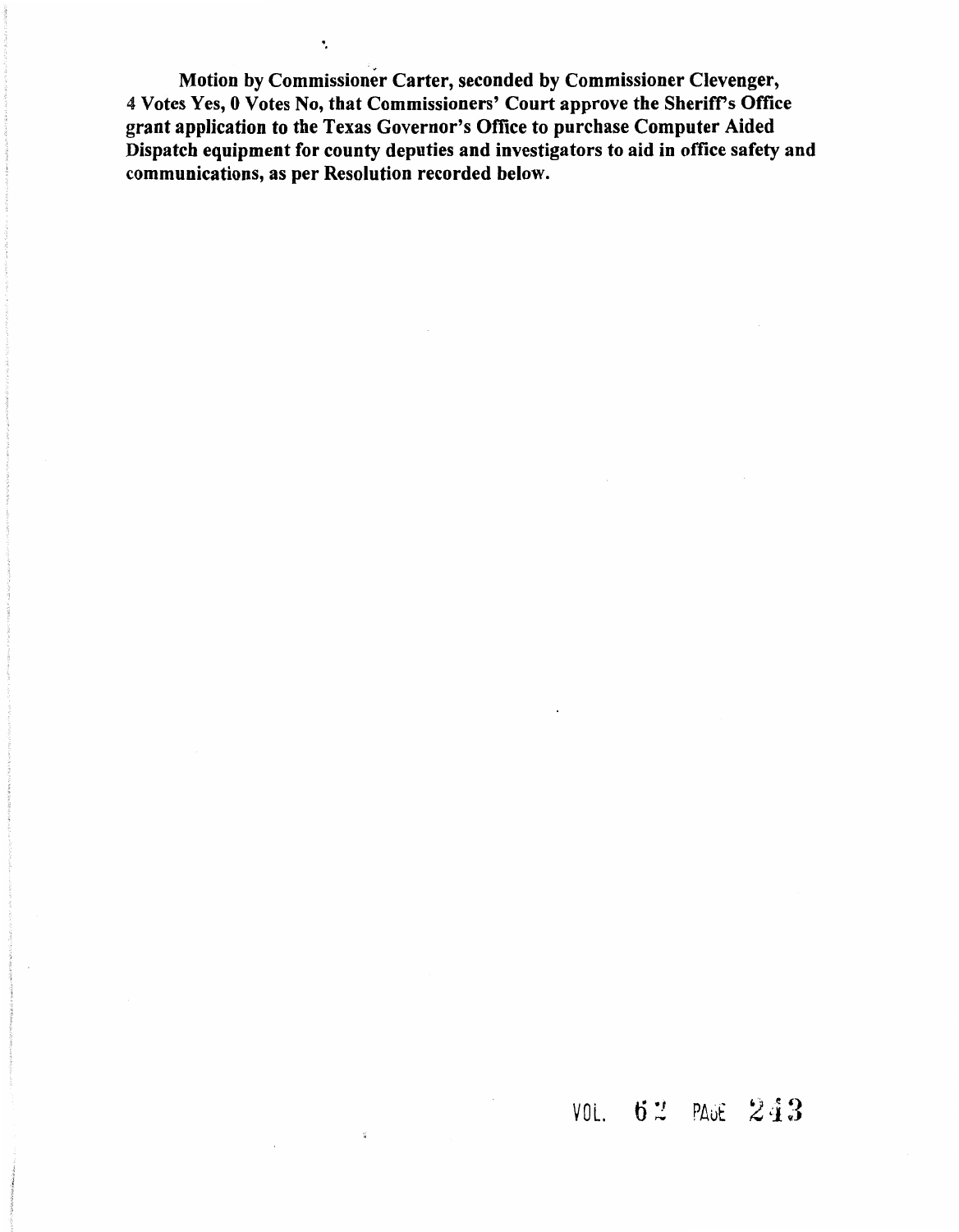# RESOLUTION

. .

At the regular meeting of the Hockley County Commissioners Court held at the Hockley County Courthouse Levelland, Texas, at which a quorum was present, the following Resolution was adopted:

*WHEREAS*, Hockley County Sheriff's Office is a growing department with varying needs and concerns in reference to Officers safety, public safety and patrol communications.

*WHEREAS,* Hockley County Sheriff's Office is in need of communication equipment to add to the already existing communications equipment to move the department into the next century.

*WHEREAS*, Hockley County Sheriff's Office is requesting funding to add Computer Aided Communication systems to the active unit's from the sheriff's office.

*WHEREAS,* Hockley County Sheriff R.C. Cheek is requesting permission from the Commissioners to apply for a grant thru the Texas Governors Office in Austin, Texas to purchase the appropriate equipment to accomplish this task.

*WHEREAS,* Hockley County Sheriffs Office if approved for these funds will purchase the appropriate equipment to upgrade to the Computer Aided Dispatching systems in all patrol and investigation units and in the event that the funds are not used for this purpose Hockley County will return all funds to Criminal Justice Divisions of the Governor's Office.

**BE IT RESOLVED** that Hockley County Commissioners Court hereby offer this resolution as demonstrated by our official signatures below in support of the Hockley County Sheriff's Office applying for this grant.

It is hereby *ORDERED* that this Resolution be spread upon the minutes of Commissioners Court this 2<sup>nd</sup> day of March, 2015

*WITNESS OUR HAND THIS 2nd day of March, A.D. 2015.* 

X

Larry Sprowls, Hockley County Judge

 $\frac{1}{\lambda}$  functional

Curtis Thrash Commissioner, Pct 1 Whitey Bannett

rv Car**l**er Commissioner, Pct 2 Lennny Clevenger Commissioner, Pct 4

Commissioner, Pct 3

VOL.  $62$  PAGE  $244$